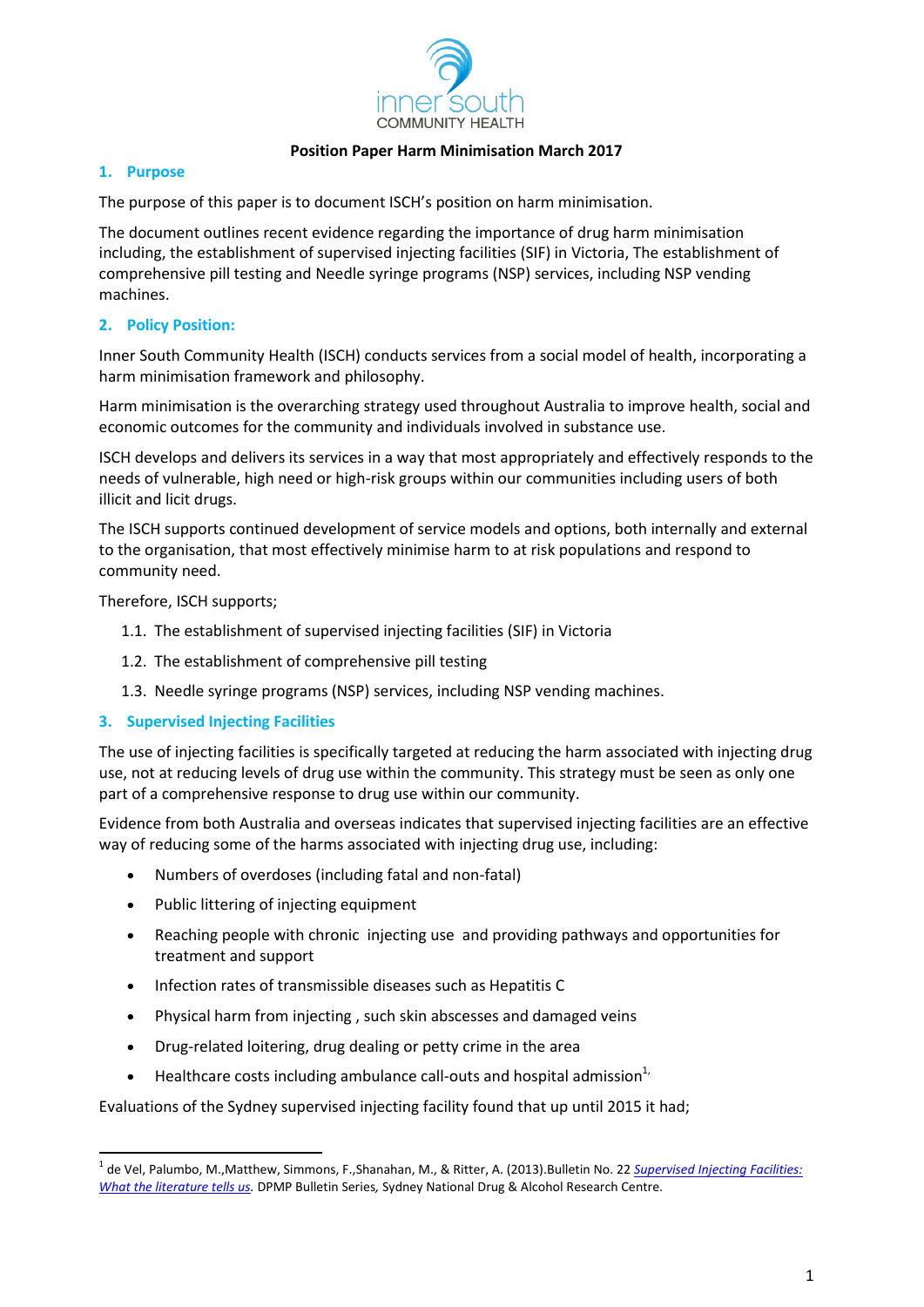- Successfully managed more than 6,089 drug overdoses without a single fatality
- Reduced the number of publicly discarded needles and syringes in the Kings Cross area by approximately half
- Decreased the number of ambulance call outs to Kings Cross by 80%
- Generated more than 12,000 referrals to health and social welfare services<sup>2,3</sup>.

# **4. Pill Testing**

Australians are among the heaviest users of illicit pills and 'party drugs' in the world. Commonly used pills vary widely in their purity, and are frequently laced with harmful adulterants. The pills that partygoers take are rarely produced as advertised<sup>4</sup>.

Pill testing is a key harm reduction initiative, with widespread support from medical and policy experts<sup>5</sup>. Pill testing is a proven measure that reduces harm by providing users with more information on the substances they are taking. In many instances, just providing this information encourages partygoers to reconsider their use of a potentially harmful substance.

Internationally, pill test services are legally available in several countries. Analytical technologies are used and samples provided are analysed to provide precise results on their contents and purity. With many of these labs running for over a decade, all the evidence shows that pill testing promotes safer drug taking practices to those already using drugs, but doesn't result in increased individual usage or an increase in the number of people who use drugs $^6$ .

# **5. NSP**

 $\overline{\phantom{a}}$ 

ISCH is committed to providing NSP to reduce harm for people who inject drugs. This includes the provision of injecting equipment through syringe vending machines.

The vending machines form an important part of The Victorian Needle and Syringe Program (NSP), a public health initiative that aims to minimise the spread of blood-bourne viruses such as human immunodeficiency virus (HIV) and Hepatitis B and C among people who inject drugs and the wider community.

In Australia research indicates that these machines have prevented thousands of cases of infection among people who inject drugs and, in turn protected the wider community<sup>7</sup>.

Difficulties accessing sterile needles and syringes are a major reason injecting equipment is shared which increases the risk of HIV and hepatitis C infection. The machines which provide 24 hour access to safe injecting equipment, minimise the spread of blood-bourne viruses such as human immunodeficiency virus (HIV) and Hepatitis $^8$ .

 $^2$  Uniting (2016). Medically Supervised Injecting Centre - Get to know our story. Retrieved 24 February 2017 from [https://uniting.org/\\_\\_data/assets/pdf\\_file/0005/139370/Uniting-MSIC-Brochure-.pdf](https://uniting.org/__data/assets/pdf_file/0005/139370/Uniting-MSIC-Brochure-.pdf)

<sup>&</sup>lt;sup>3</sup> Schatz, Eberhard and Nougier, Marie, IDPC Briefing Paper - Drug Consumption Rooms: Evidence and Practice (June 22, 2012). Available at SSRN: https://ssrn.com/abstract=2184810 or http://dx.doi.org/10.2139/ssrn.2184810

<sup>&</sup>lt;sup>4</sup> Camilleri A, Caldicott D. Underground pill testing, down under. Forensic Science International [serial online]. January 1, 2005;151:53-58. Available from: ScienceDirect, Ipswich, MA. Accessed February 24, 2017.

<sup>5&</sup>lt;br>Parliamentary Drug Summit 2016, Canberra [: http://www.drugpolicyreform.com.au/](http://www.drugpolicyreform.com.au/)

<sup>6</sup> Kriener H. *An inventory of on-site pill-testing interventions in the EU.* [serial online]. 2001;Available from: Drug Database, Ipswich, MA. Accessed February 24, 2017.

<sup>7</sup> Australian Department of Health *Return on investment 2: evaluating the cost-effectiveness of needle and syringe programs in Australia* (2009), Accessed: September 2016[: http://apo.org.au/node/19432](http://apo.org.au/node/19432)

<sup>8</sup> Queensland Government (2006). *Evaluation Report: Afterhours needle and syringe dispensing machine pilot project.* Queensland Government, Queensland Health, Brisbane, QLD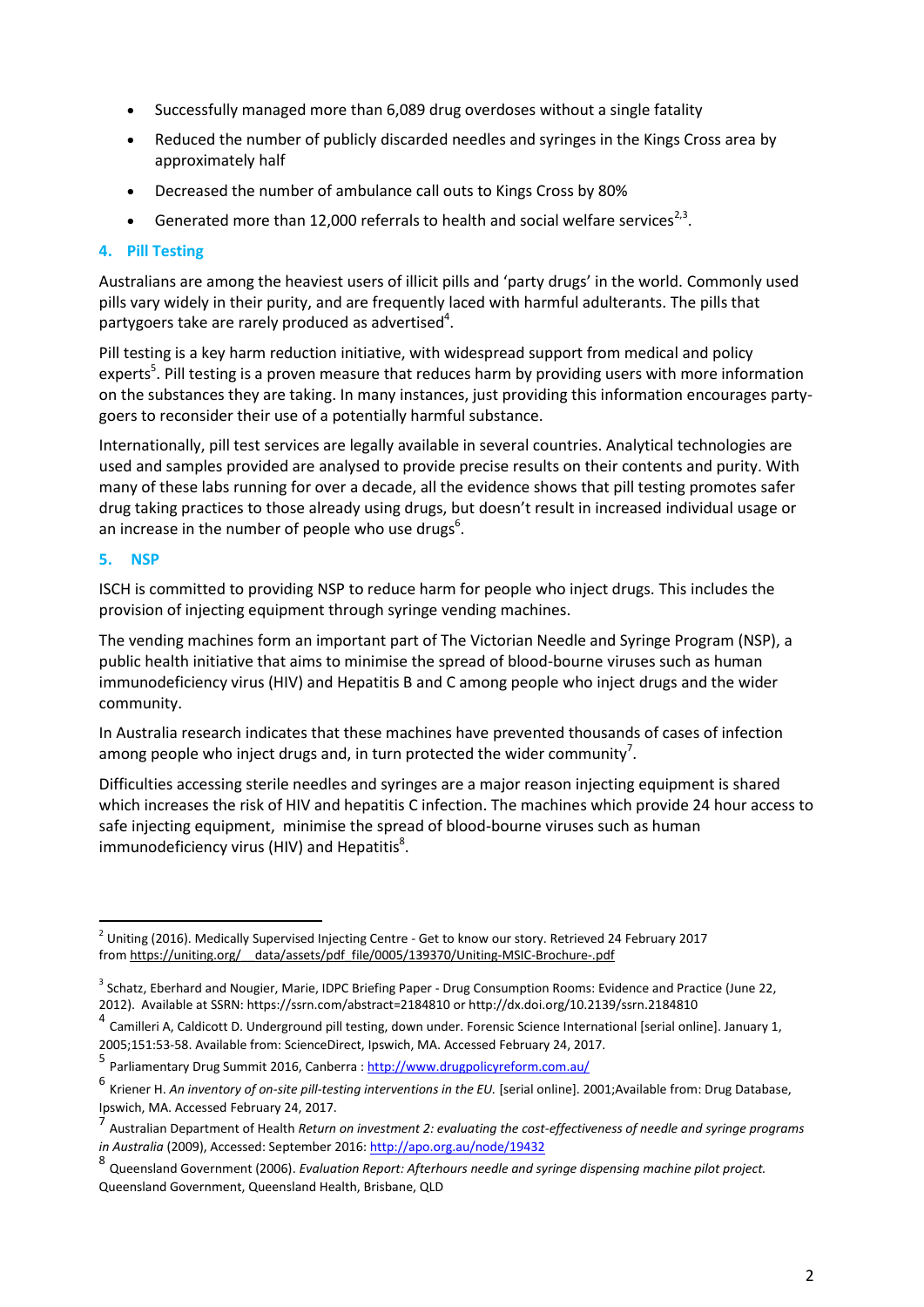More than 100 syringe vending machines operate throughout Australia. Although there has been public concern about children accessing these machines, there is no evidence that this has ever occurred<sup>9</sup>.

There is also a perception within the community that syringe vending machines increase drug use, there is no evidence to support this<sup>10</sup>. A World Health Organisation (WHO) report on Syringe Vending machines indicated they prevent vast numbers of HIV infections and found no evidence that needle syringe machines caused non-injecting drug users to become injectors $^{\rm 11}.$ 

From 2000 to 2009 the needle syringe exchange program is estimated to have directly prevented 32,050 new HIV infections and 96,667 new Hepatitis C infections. For every \$1 dollar spent on the exchange program \$4 dollars is saved for the Australian Health System<sup>12</sup>.

 $\overline{\phantom{a}}$ 

<sup>9</sup> Dolan, K. MacDonald, M., Silins, E. & Topp, L. 2005. *Needle and syringe programs: A review of the evidence. P.3* Canberra: Australian Government Department of Health and Ageing.

<sup>10</sup> Dolan, K. MacDonald, M., Silins, E. & Topp, L. 2005. *Needle and syringe programs: A review of the evidence.* Canberra: Australian Government Department of Health and Ageing.

 $11$  Wodak, A. and Cooney A. 2004. Evidence for action technical papers: effectiveness of sterile needle and syringe programming in reducing HIV/ AIDS among injecting drug users. Geneva: World Health Organisation.

<sup>12</sup> Australian Department of Health *Return on investment 2: evaluating the cost-effectiveness of needle and syringe programs in Australia* (2009), Accessed: September 2016[: http://apo.org.au/node/19432](http://apo.org.au/node/19432)